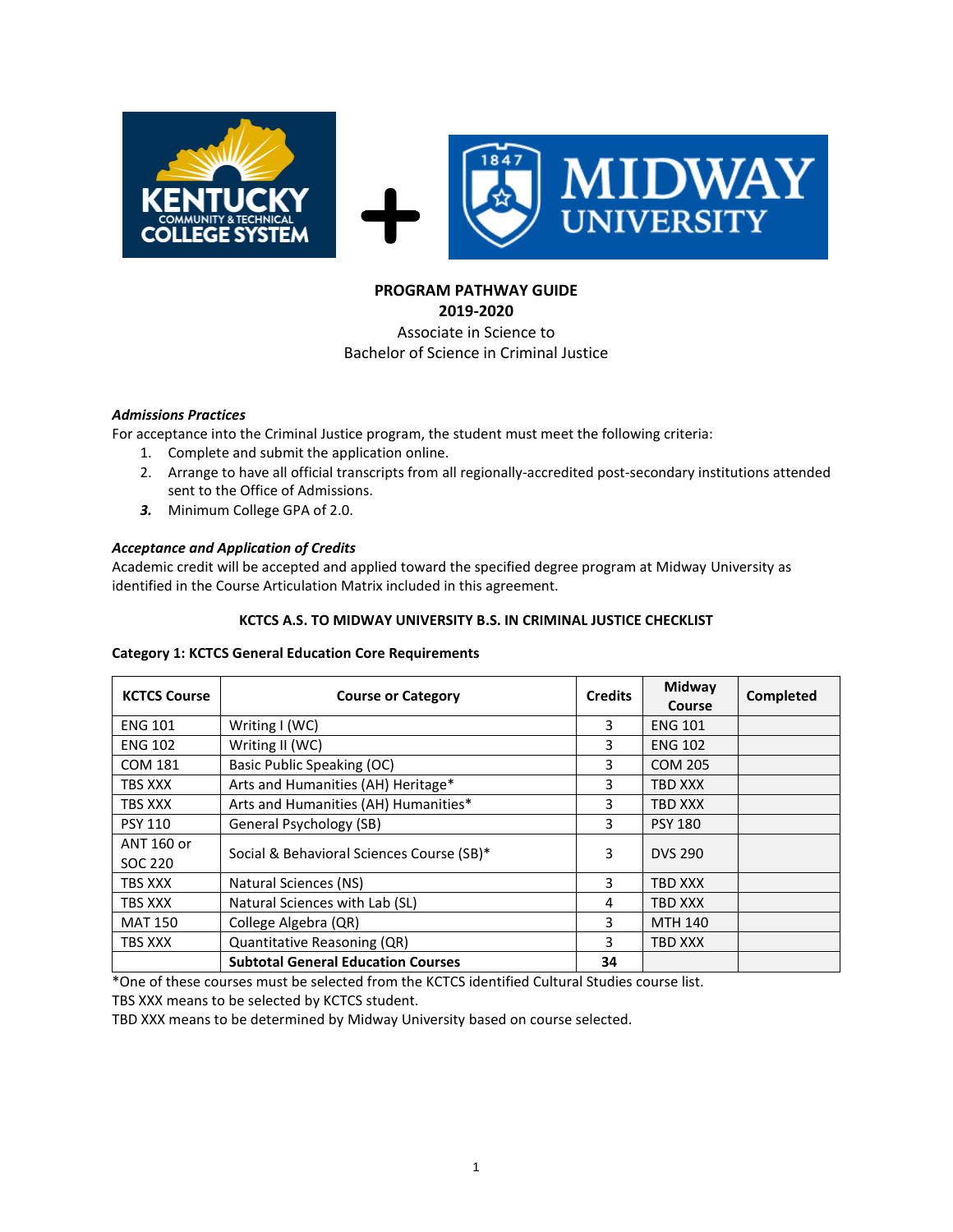#### **Category 2: KCTCS A.S. Requirements\***

| <b>KCTCS</b><br>Course | <b>Course or Category</b>                  |  | Midway<br>Course | Completed |
|------------------------|--------------------------------------------|--|------------------|-----------|
| <b>BIO 120</b>         | General Ecology (NS)                       |  | <b>ENV 201</b>   |           |
| <b>STA 210</b>         | Statistics: A Force in Human Judgment (QR) |  | MTH 139          |           |
|                        | <b>Subtotal A.S. Requirement Courses</b>   |  |                  |           |

\*At least 6 hours must be from Quantitative Reasoning and/or Natural Science

#### **Category 3: KCTCS Electives\***

| <b>KCTCS</b><br>Course              | <b>Course or Category</b>                                               | <b>Credits</b> | Midway<br>Course | Completed |
|-------------------------------------|-------------------------------------------------------------------------|----------------|------------------|-----------|
| DIL XXX                             | Digital Literacy**                                                      | 3              | TBD XXX          |           |
| TBS XXX                             | First-Year Experience                                                   | 3              | MWY-101          |           |
| <b>WGS 200 or</b><br><b>WGS 201</b> | Arts and Humanities (AH)<br>OR Social & Behavioral Sciences Course (SB) | 3              | <b>WST 200</b>   |           |
| <b>TBS XXX</b>                      | Elective                                                                | 3              | TBD XXX          |           |
| <b>TBS XXX</b>                      | Elective                                                                | 3              | TBD XXX          |           |
| TBS XXX                             | Elective                                                                | 3              | TBD XXX          |           |
| TBS XXX                             | Elective                                                                | 3              | TBD XXX          |           |
|                                     | <b>Subtotal Elective Courses</b>                                        | 21             |                  |           |
|                                     | <b>TOTAL Associate Degree Hours</b>                                     | 61             |                  |           |

**\*** Recommend students pick from the KCTCS course equivalencies listed in the B.S. in Criminal Justice table \*\* Students must demonstrate computer/digital literacy skills, either through completing a course or passing a test.

# **BACHELOR of SCIENCE in CRIMINAL JUSTICE KCTCS Program Transfer Equivalencies**

| Course         | <b>KCTCS Course</b>         | <b>Hours</b> | <b>Course</b>  | <b>Midway Course</b>               | Completed |
|----------------|-----------------------------|--------------|----------------|------------------------------------|-----------|
| <b>Number</b>  |                             |              | <b>Number</b>  |                                    |           |
| CRJ 100        | Introduction to Criminal    | 3            | <b>CRJ 101</b> | Introduction to Criminal           |           |
|                | Justice                     |              |                | Justice                            |           |
| <b>CRJ 102</b> | Introduction to Corrections | 3.           | <b>CRJ 201</b> | Corrections                        |           |
|                |                             | 3            | <b>CRJ 350</b> | <b>Policing America</b>            |           |
|                |                             | 3            | <b>CRJ 370</b> | <b>Criminological Theory</b>       |           |
|                |                             | 3            | CRJ 410        | <b>Courts and Court Procedures</b> |           |
|                |                             | 3            | CRJ 496        | <b>Criminal Justice Capstone</b>   |           |
|                |                             | 3            | <b>CRJ 498</b> | Criminal Justice Research          |           |
|                |                             |              |                | Practicum                          |           |
|                | <b>Subtotal Major Hours</b> | 21           |                |                                    |           |

# **CRIMINAL JUSTICE**

# **Criminal Justice Electives (Choose six):**

| Course         | <b>KCTCS Course</b>        | <b>Hours</b> | <b>Course</b>  | <b>Midway Course</b>          | Completed |
|----------------|----------------------------|--------------|----------------|-------------------------------|-----------|
| Number         |                            |              | <b>Number</b>  |                               |           |
|                |                            |              | <b>CRJ 301</b> | <b>Criminal Acts</b>          |           |
| <b>CRJ 217</b> | <b>Criminal Procedures</b> |              | <b>CRJ 305</b> | <b>Criminal Procedure</b>     |           |
|                |                            |              | CRJ 310        | <b>Criminal Organizations</b> |           |